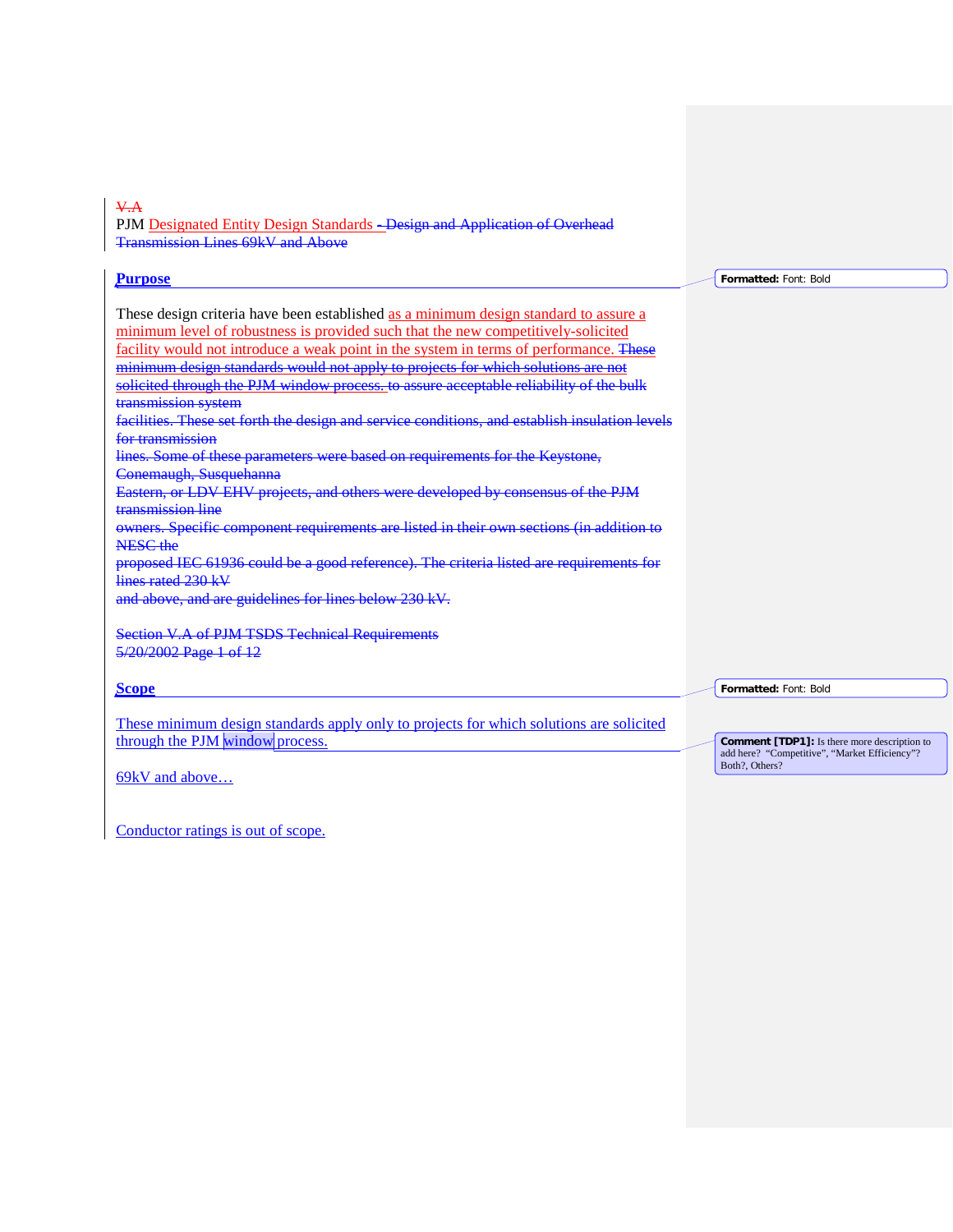PJM DESIGN OF OVERHEAD TRANSMISSION LINES 69 kV AND ABOVE PJM Designated Entity Design Standards - Design and Application of Overhead Transmission Lines 69kV and Above

1.0 SCOPE AND GENERAL REQUIREMENTS

1.1. This document sets forth the requirements and recommendations for the design of overhead-electric transmission facilities.

1.1.1. Transmission lines, for the purpose of this document, are those with an operating voltage of 69kV or greater. Should we add verbage to identify the >200kV threshold and the conditions than  $\langle 200kV \rangle = 69kV$  may be subject to bid?

1.1.2. The term "TO" in this document refers to the Transmission Owner, the party that will own and be responsible for the maintenance of the subject transmission facility. Is this acceptable? Or is is now "Designated Entity?"

1.2. The design and operation of all transmission lines shall meet the requirements of the National Electrical Safety Code (ANSI/IEEE C-2) [NESC]. The edition of the NESC in effect at the time of the design shall govern. Any additional code/standard reference needed?

1.3. The electrical and strength requirements of this document shall apply to all new transmission lines; and extensions, taps, or additions to existing transmission lines where the circuit length of the new construction is 1000ft or more. Is this still relevant for competitively-solicited facilities?

1.4. The design of modifications to existing transmission lines; or extensions, taps, or additions to existing transmission lines where the circuit length of the new construction is less than 1000ft; shall meet the requirements used for the design of the existing line and shall meet the requirements of the latest edition of the NESC.

1.5. The designs of existing transmission lines may not in all cases meet these criteria. The existing lines themselves are excluded from the scope of this document. However, taps from or extensions to these existing lines are covered under the scope of this document.

1.6. Switch or Underground to Overhead transition structures are not within the scope of this document. If a switch  $\frac{1}{2}$  or an Underground to Overhead transition is to be mounted on a transmission structure, the structure design shall have adequate strength and rigidity to ensure the reliable operation of the lines-and switch.

1.7. Transmission structures supporting non-electric transmission facilities (telecommunications antennas, fiber-optic cables, etc.) shall be capable of resisting the **Comment [TDP2]:** Suggest splitting this into two sections, combining the scope related items with those on the previous page.

**Comment [TDP3]:** Combine with paragraph on previous page.

**Comment [TDP4]:** Don't we need both? I can see situations where the TO is referenced for coordination)

**Comment [TDP5]:** Need to rephrase. Lines need to meet the requirements of this document. NESC is just one of them. Would it be better to include a statement in the purpose that by following this guide, the NESC will be met as a minimum? Need some discussion.

**Comment [TDP6]:** Should probably strike the reference to existing lines. We could add a comment in the scope section that existing lines are excluded.

**Comment [TDP7]:** I don't think this is pertinent. Modifications likely won't be the subject of a window.

**Comment [TDP8]:** Strike?

**Comment [TDP9]:** In this case, I think they should be if they are part of a solution. We should consider if we have adequately covered these situations. Perhaps the last sentence works, but should not be in the general requirements section.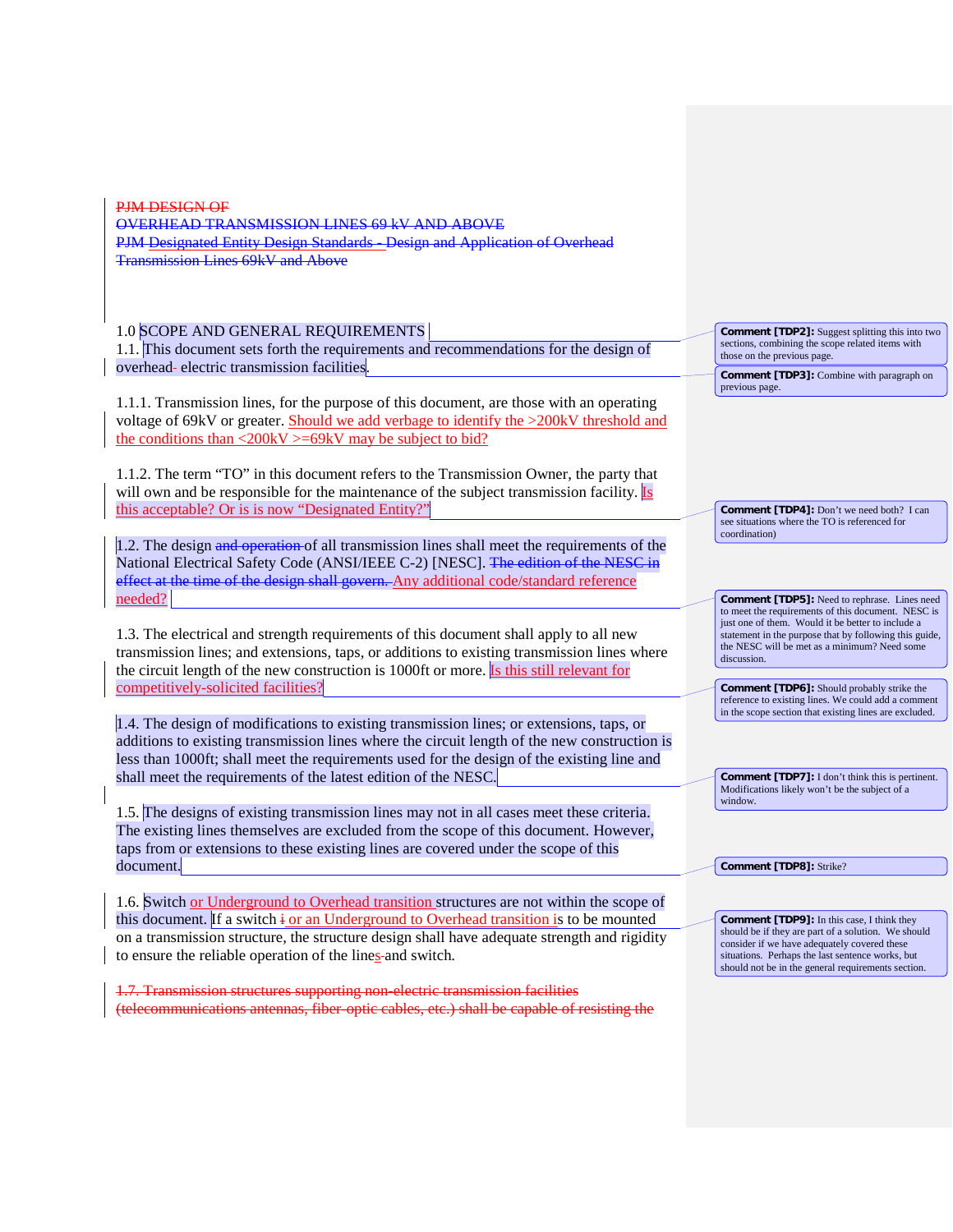structural loads resulting from these facilities within the strength requirements of this document. The locating of such non-electric facilities on transmission structures shall not opardize the operation, maintenance, and reliability of the transmission lines.

1.8. While this document provides detailed criteria for the design of transmission lines on the PJM system, these do not represent the only issues to consider in the design of such lines. Other issues must also be considered such as: maintenance, operations, inspection, and repair on both the structures and the wires of these lines. This will ensure the reliability of the line at a minimal cost well into the future.

1.9. In some instances, the requirements or recommendations specified in this document may come into conflict with other issues such as permitting or local issues. These specifications may be adjusted and negotiated with the specific and written approval of the TO. The agreed negotiation of a relaxation of any specification for an individual project or circumstance does not automatically result in a subsequent revision in this guide. Subsequent instances must be addressed individually on a case-by-case basis.

1.10. The use of structure guys, and wood structures shall be approved by the TO.

Section V.A of PJM TSDS Technical Requirements 5/20/2002 Page 2 of 12

2.0 CONDUCTORS ratings outside the scope of the DEDSTF effort.

Conductors must be selected with sufficient thermal capability to emergency current ratings. Ratings of conductors applied to the PJM system should be determined using the PJM TSDS "Bare Overhead Transmission Conductor Ratings, November 2000". The overhead line conductor and static wire should be chosen from those used by the TO. This provides the ability to quickly repair a section of line with utility stock material should an emergency arise. Standard transmission conductor types are ACSR, ACSR/AW, ACSS, and ACAR. Other conductor types will be reviewed by the TO.

Conductors shall be selected with sufficient thermal capability to meet normal and emergency current ratings required for the project, as specified by PJM in the RFP process (?). Normal operation refers to a continuous operating condition where no loss of conductor strength will occur. Emergency operation refers to a short-duration time period where the normal current rating is exceeded to meet temporary changes in system operating conditions. Conductors shall be selected so they will not lose more than 10% (?) of strength over their life of service due to periodically exceeding normal operating conditions. Conductors shall also be designed to handle the heating induced by the anticipated fault currents it may experience during its service life. Conductors shall be of adequate strength to meet required design loading conditions and sustain mechanical loads as specified in Section "X", while still meeting the minimum clearance requirements as discussed in Section "X".

Qualified conductors are those meeting all applicable ASTM standards for the materials included n the construction of the cable. Conductor connectors and accessories shall also meet

**Comment [TDP10]:** This is an important point. Does it go here, or in the Scope section.

**Comment [TDP11]:** Is the important point here the fact that federal, state, and local laws govern. I don't think we want to be in a position where we are waiving or negotiating the provisions. Or does PJM want that ability?

**Comment [TDP12]:** This would be a choice of the DE, not the TO. Let's discuss whether these limitations contradict our guiding principles.

**Formatted:** Highlight

**Comment [TDP13]:** Let's move this statement to the Scope section.

**Formatted:** Highlight

**Formatted:** Highlight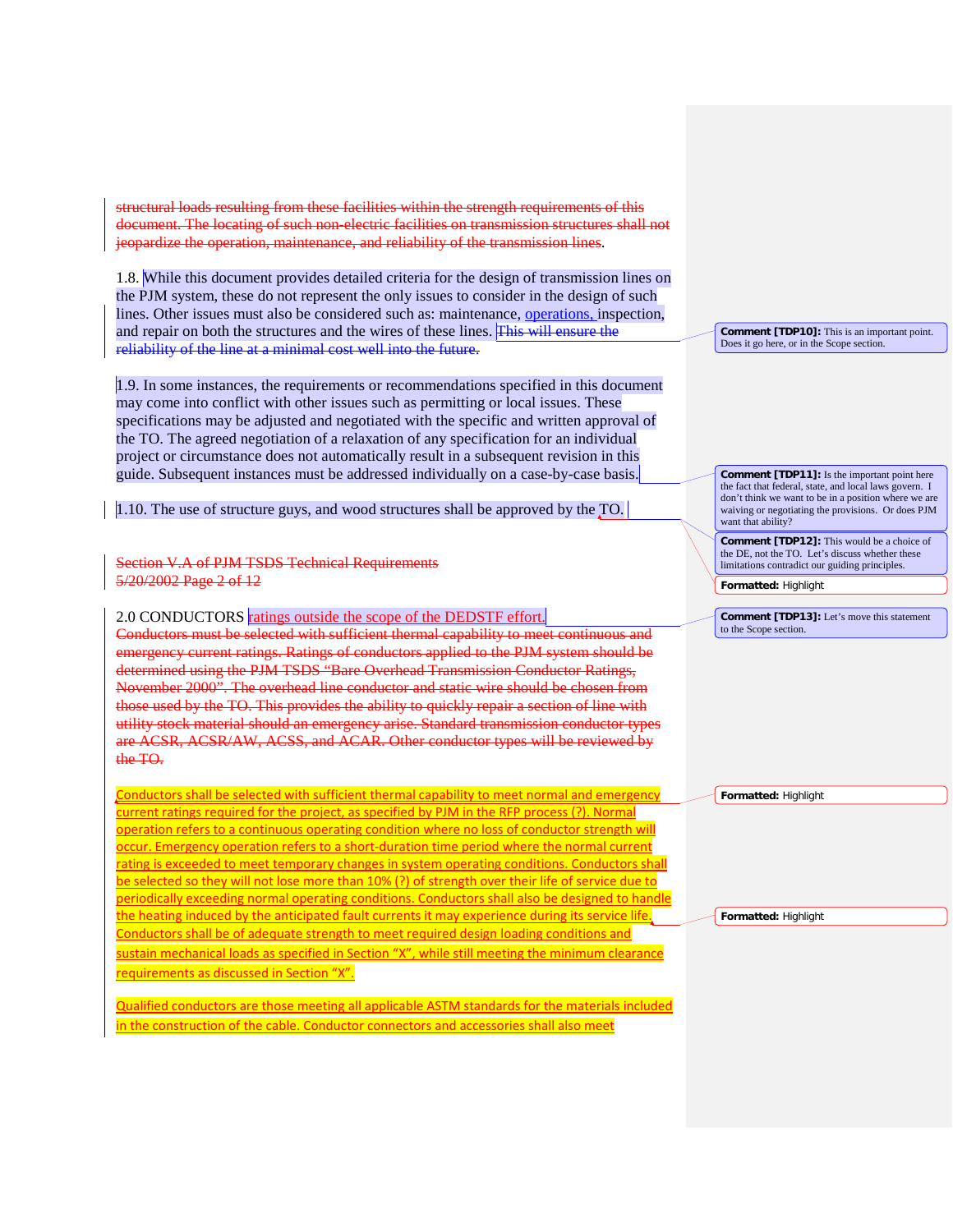# applicable ANSI/NEMA standards, and shall have thermal capabilities no less than the conductor.

Conductor selection and configuration, including conductor size and the number of subconductors, shall take into consideration electrical system performance parameters such as voltage, stability, losses, impedance, corona, electric and magnetic fields, audible noise and TV and Radio interference.

Conductor selection shall consider short and long-term material availability locally and within the industry for purposes of maintenance and circuit restoration. Adequate quantities of material shall be stocked by the Designated Entity to allow restoration of the line in sufficient time (one week?).

Conductor sag - need to address common point?

References:

PJM TSDS V.A, Section 2

PJM TSDS VI.A

SPP Minimum Transmission Design Standards for Competitive Upgrades; January 23, 2015

RUS Bulletin 1724E-200, Section 9.4

## 3.2 Galloping Mitigation:

Lines shall be designed to mitigate galloping unless a study is performed demonstrating the line configuration is not prone to galloping. Mitigation shall be by the following methods:

- Providing adequate electrical clearances
- Providing structures designed for additional cyclical stresses of galloping conductors.

Electrical Clearances:

Single loop galloping shall be used for spans less than 700 feet. Double loop galloping shall be used for spans of 700 feet or greater or any span that has strain connections on both ends.

One of two methods shall be used to model galloping ellipses.

- 1. A combination of the A.E. Davison method for single loop galloping and the L.W.Toye method for double loop galloping.
- 2. The CIGRE method per Bulletin 322.

When checked using these method galloping ellipses shall not overlap one another. Galloping clearances shall also be checked between the transmission conductors and shield wires.

The following load cases shall be used for galloping calculations:

1. 32°F, 0.5" Radial ice, 2 PSF wind (For determination of Swing Angle)

32°F, 0.5" Radial ice, No Wind (For determination of sag and conductor motion ellipses)

**Comment [TDP14]:** Let's discuss this list w/rt conductor selection. This added some confusion in  $SPP<sub>2</sub>$ 

**Formatted:** Highlight

**Comment [TDP15]:** This is not a design requirement

**Formatted:** Highlight

**Formatted:** Highlight

**Formatted:** Highlight

**Comment [TDP16]:** Is this too strict? Could we allow some acceptable percentage of overlap?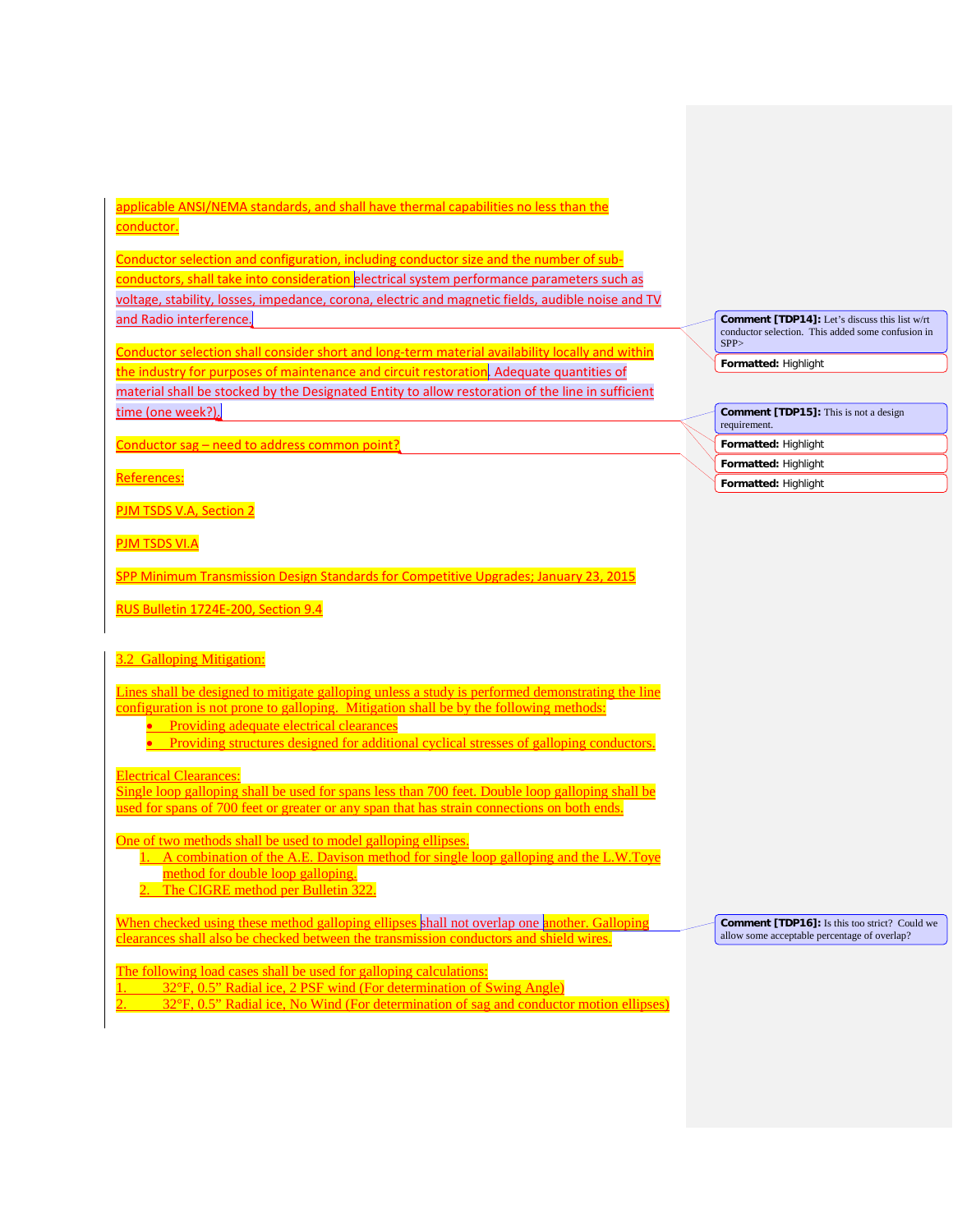Long spans over eighteen hundred (1800) feet shall take into account existing line historical operation. If no data is available a study shall be performed to determine the proper mitigation methods.

# **Further Discussion:**

1. Clearance between the galloping ellipses. Use a constant buffer for all voltages. 1ft Use a voltage dependent buffer.  $69kV - 6"$  $138kV - 12"$ 230kV - 18"  $500kV - 42"$ 

The ambient temperature range listed in Table 1 covers the PJM system and is used for the electrical ratings of the conductors as well as the structural loads upon the towers or poles. We discussed this issue but never came to a conclusion as to what the criteria should be for temperature.

# 3.0 CONDUCTOR SAG & TENSION CRITERIA

3.1 Alcoa – Sag & Tension Common Point The maximum tension case shall be allowed to default as the common point between the initial and final sag tables. No other common point shall be allowed. An example would be a common point based upon NESC Heavy conditions when calculated tensions for the 1-1/2" Heavy Ice case exceed those for the NESC case.

## 4.0 STRENGTH REQUIREMENTS

4.1. Structure Types – the following descriptions of structure types shall apply to the provisions for strength requirements

4.1.1. Suspension Structure – A structure where the phase conductors and static wires are attached through the use of suspension insulators and hardware or, in the case of the static wire, with a clamp not capable of resisting the full design tension of the wire.

4.1.2. Strain Structure – A structure where the phase conductors and static wires are attached to the structure by use of dead-end insulators and hardware but where the ability of the structure to resist a condition where all wires are broken on one side under full loading is not required or desired. Typically, strain structures would be used where the line deflection angle is 45 degrees or less. Structures subject to strain structure requirement shall be as identified by the Utility.

4.1.3. Dead-end Structure - A structure where the phase conductors and static wires are attached to the structure by use of dead-end insulators and hardware and where the ability of the structure to resist a condition where all wires are broken on one side under **Comment [TDP18]:** Suggest not including a separate value. Conductor rating is out of scope, and the temperatures for loading and clearance vary.

**Comment [TDP17]:** Why use any buffer?

**Comment [TDP19]:** Means and methods? Suggest not including.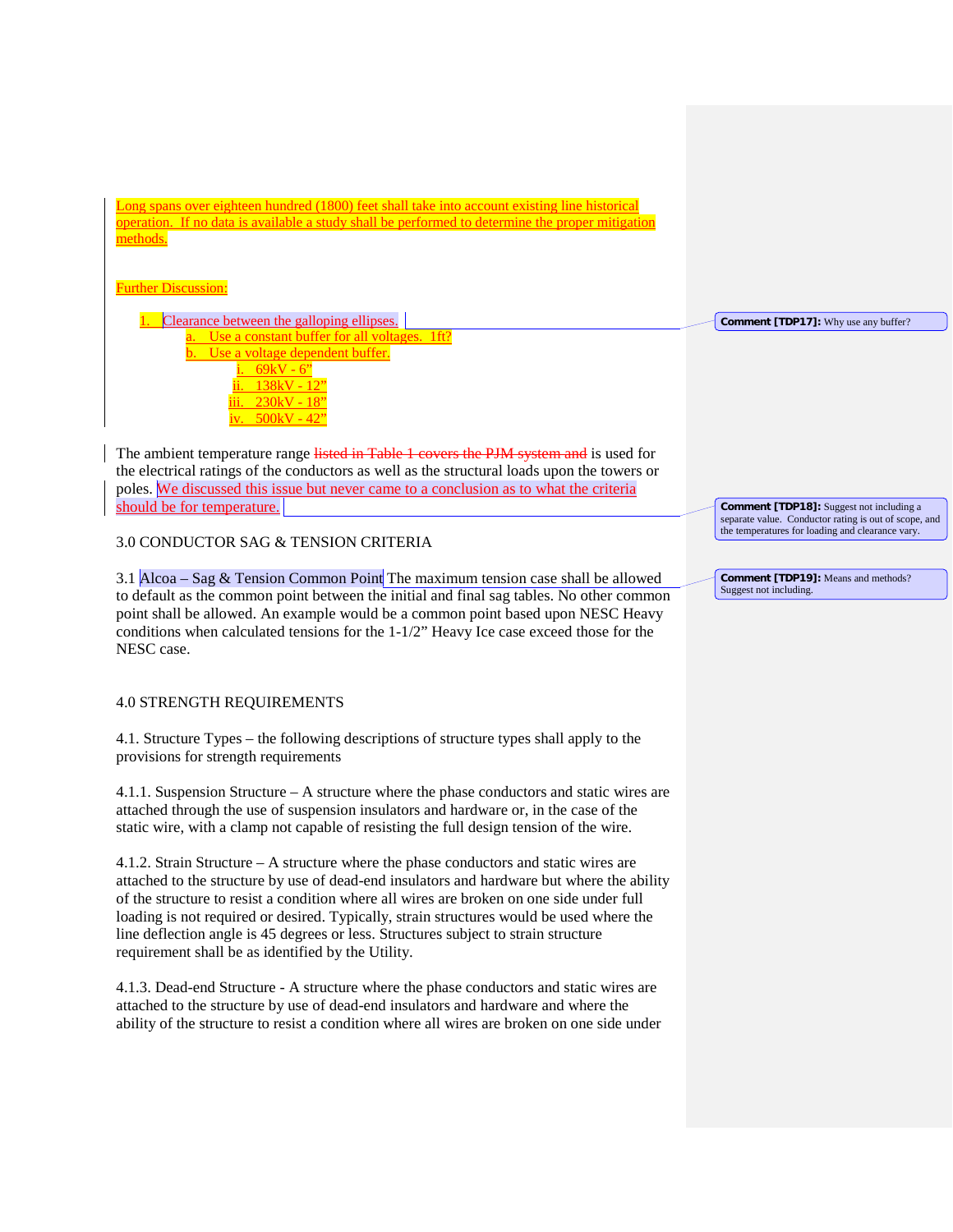full loading is required or desired. Typically, dead-end structures would be used where the line deflection angle is greater than 45 degrees. Structures subject to dead-end structure requirement shall be as identified by the Utility.

4.1.4. Line Termination Structure – A structure where the phase conductors and static wires are to be installed on one side only for the purpose of terminating the line, usually at a substation or switchyard. This permanent dead-end condition is assumed in the application of all applicable loading conditions.

## 4.2. Loading Definitions

4.2.1. Wind Pressure – The pressure resulting from the exposure of a surface to wind. The pressure values provided are for wind acting upon objects with circular cross section. Pressure adjustments for other shapes shall be as set forth by the ASCE Guidelines for Electrical Transmission Line Structural Loading (ASCE Publication 74) [ASCE 74].

#### Section V.A of PJM TSDS Technical Requirements 5/20/2002 Page 3 of 12

4.2.2. Radial Ice – Radial ice is an equal thickness of ice applied about the circumference of the conductors and static wires. Ice density is assumed to be 57 lbs per cubic foot. For the purpose of transmission line design, ice is not applied to the surface of the structure, insulators, or line hardware.

4.2.3. Temperature – Used for calculating conductor and static wire sag and tension. 4.2.4. Transverse load – Forces or pressures acting perpendicular to the direction of the line. For angle structures, the transverse direction is parallel to the bisector of the angle of the transmission centerline.

4.2.5. Longitudinal load – Forces or pressures acting parallel to the direction of the line. For angle structures, the longitudinal direction is perpendicular to the bisector of the angle of the transmission centerline.

4.2.6. All wires intact – A condition where all intended spans of conductors and static wires are assumed to be in place. In the case of a Line Termination Structure, conductor and static wire spans are only on one side of the structure.

4.2.7. Broken Conductor or Static Wire – A condition where one or more conductors or static wires are specified as broken. It is assumed that the broken conductor or static wire is in place on one side of the tower, and is removed from the other side. The span length for determination of loads from the conductor or static wire weight, wind pressure, and radial ice shall be not less than 60% of the design span length for the intact condition.

4.2.8. Load Factor – A value by which calculated loads are multiplied in order of provide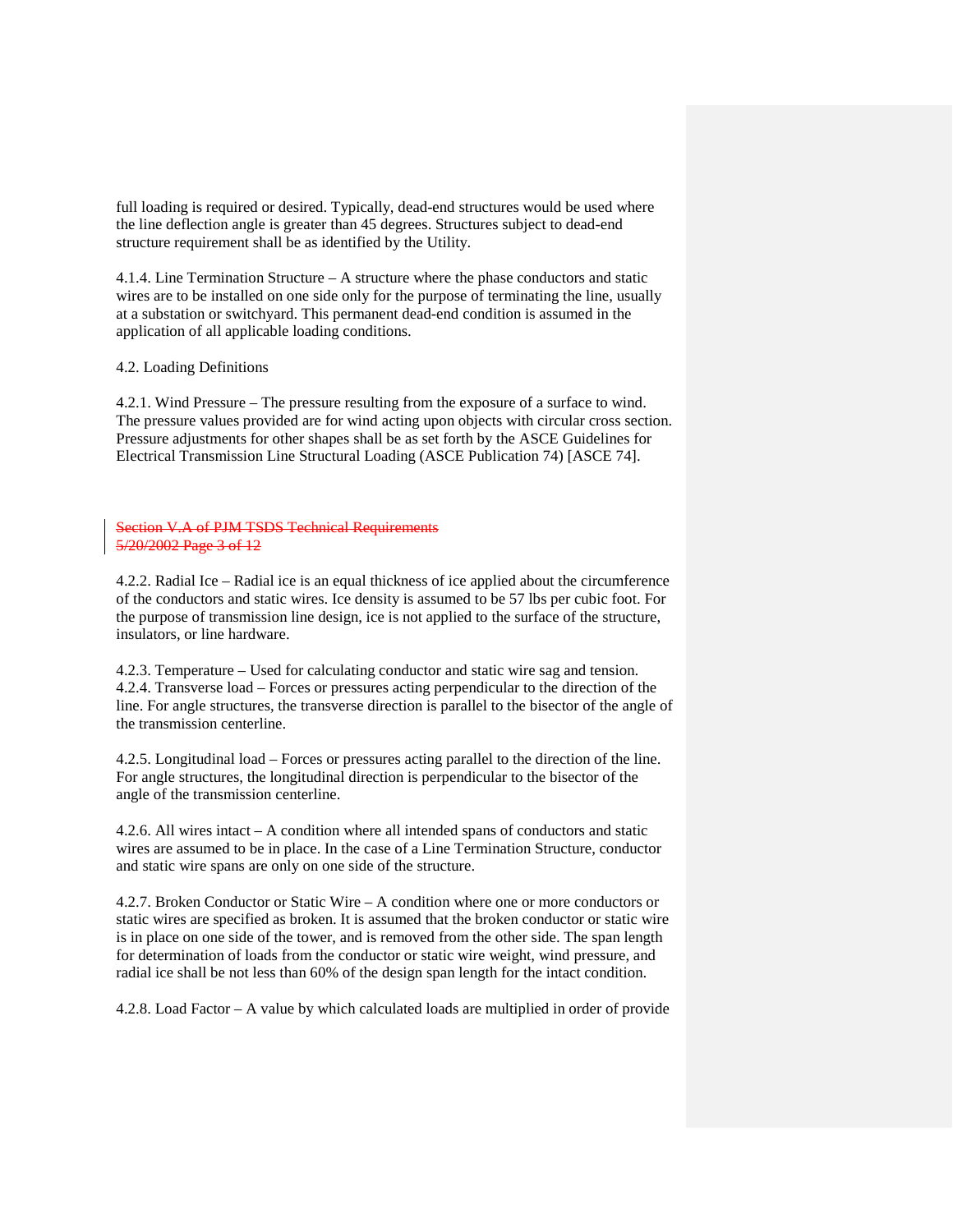increased structural reliability. For the purpose of structural design, Overload Capacity Factors as specified by NESC shall be considered Load Factors.

4.3. Design Loading Conditions

4.3.1. NESC – The provisions of the NESC Heavy Loading District, Class B Construction shall apply to all structure types.

All wires intact. The latest NESC edition in effect at the time of line design shall apply. For informational purposes, the 1997 edition of NESC specifies the following

requirements. Wind pressure – 4psf. Radial Ice – 0.5in. Temperature - 0F.

For the purpose of calculating conductor or static wire tensions, a load constant of 0.3lbs shall be added to the resultant of the per linear foot weight, wind, and ice loads on the conductor or static wire.

For steel structures, the load factor for wind load is 2.50; the load factor for vertical loads (dead weight and ice) is 1.50; and the load factor for conductor and static wire tension is 1.65.

The associated factors for wooden transmission line structures shall be obtained from the TO.

4.3.2. Extreme Wind Loading Condition – Applies to all structure types. All wires intact.

4.3.2.1. Line voltage 230kV and greater. Wind pressure applied to the wires shall be 25psf. The ambient temperature is to be 60F. The wind pressure applied to the structure shall be 31.25psf. Load factor is 1.00.

4.3.2.2. Line voltage less than 230kV. The provisions of the NESC Extreme Wind loading shall be applied, subject to a minimum wind pressure of 17psf. The load factor is 1.00. The provision in NESC permitting exclusion of structures less than 60ft in height from extreme wind criteria shall not apply.

4.3.3. Heavy Ice Loading Condition – Applies to all structure types. All wires intact.

4.3.3.1. Line voltage 230kV and greater. Radial ice thickness on the wires only is to be 1.50in. No wind pressure. Temperature is 32F. Load factor is 1.00.

4.3.3.2. Line voltage less than 230kV. Heavy ice loading (if any) shall be as specified by the TO. Ice loading will not be more severe than that required for voltages 230kV or greater.

Section V.A of PJM TSDS Technical Requirements 5/20/2002 Page 4 of 12

4.3.4. Longitudinal Loading Conditions for Suspension Structures (line voltage 230kV or greater) – The TO will specify one or more of the following loading conditions for design of Suspension Structures.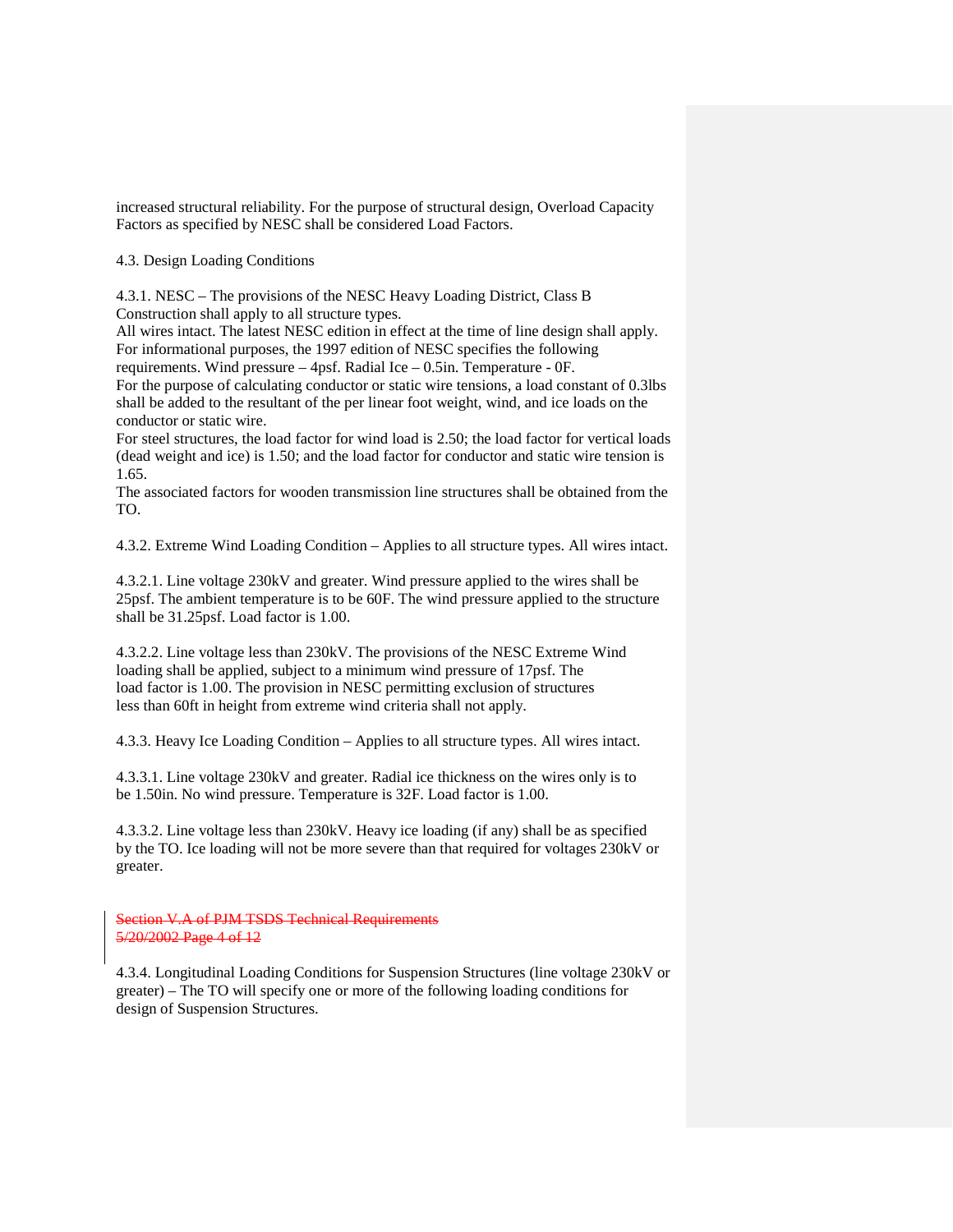4.3.4.1. One broken conductor or static wire. Any one phase conductor or static wire is assumed broken. For construction using bundled phase conductors, one subconductor of any one phase bundle shall be assumed broken, the other subconductor(s) of that phase shall be assumed intact. All other conductors and static wires are intact. Loading condition is NESC Heavy. The longitudinal load shall be the tension of the broken static wire or broken conductor or subconductor. Tensions shall not be reduced by assumed insulator swing. For the intact phases and static wires, the wind on the structure, and the structure dead weight, the NESC load factors shall apply. For the broken static wire or the phase with the broken conductor or broken subconductor, the load factor shall be 1.10.

4.3.4.2. Differential Ice Loading. All wires intact. No Wind. Temperature 32F. All conductors and static wires on one side of the structure shall be assumed to have 1.0in radial ice. All conductors and static wires on the other side of the tower shall be assumed to have no ice. The determination of differential tension may include calculated swing of suspension insulator or static wire assemblies. Load factor 1.10.

4.3.4.3. Bound stringing block – All wires intact. 2psf wind. No ice. 30F. Any one static wire or phase conductor (or all subconductors of any one phase) are assumed to bind in a running block during installation. The block is assumed to swing 45 in-line. This swing will result in a longitudinal load equal to the calculated vertical load of the static wire or phase conductor(s) under this loading condition. Load factor is 2.00.

4.3.5. Longitudinal Loading Conditions for Strain Structures – The TO will specify one or more of the following loading conditions for design of Strain Structures.

4.3.5.1. One broken conductor or static wire. Any one phase conductor or static wire is assumed broken. For construction using bundled phase conductors, one subconductor of any one phase bundle shall be assumed broken, the other subconductor(s) of that phase shall be assumed intact. All other conductors and static wires are intact. Loading condition is NESC Heavy. The longitudinal load shall be the tension of the broken static wire or broken conductor or subconductor. For the intact phases and static wires, the wind on the structure, and the structure dead weight, the NESC load factors shall apply. For the broken static wire or the phase with the broken conductor or broken subconductor, the load factor shall be 1.10. OR

4.3.5.2. All conductors and static wires broken. Loading condition is NESC Heavy. Load factor is 1.00.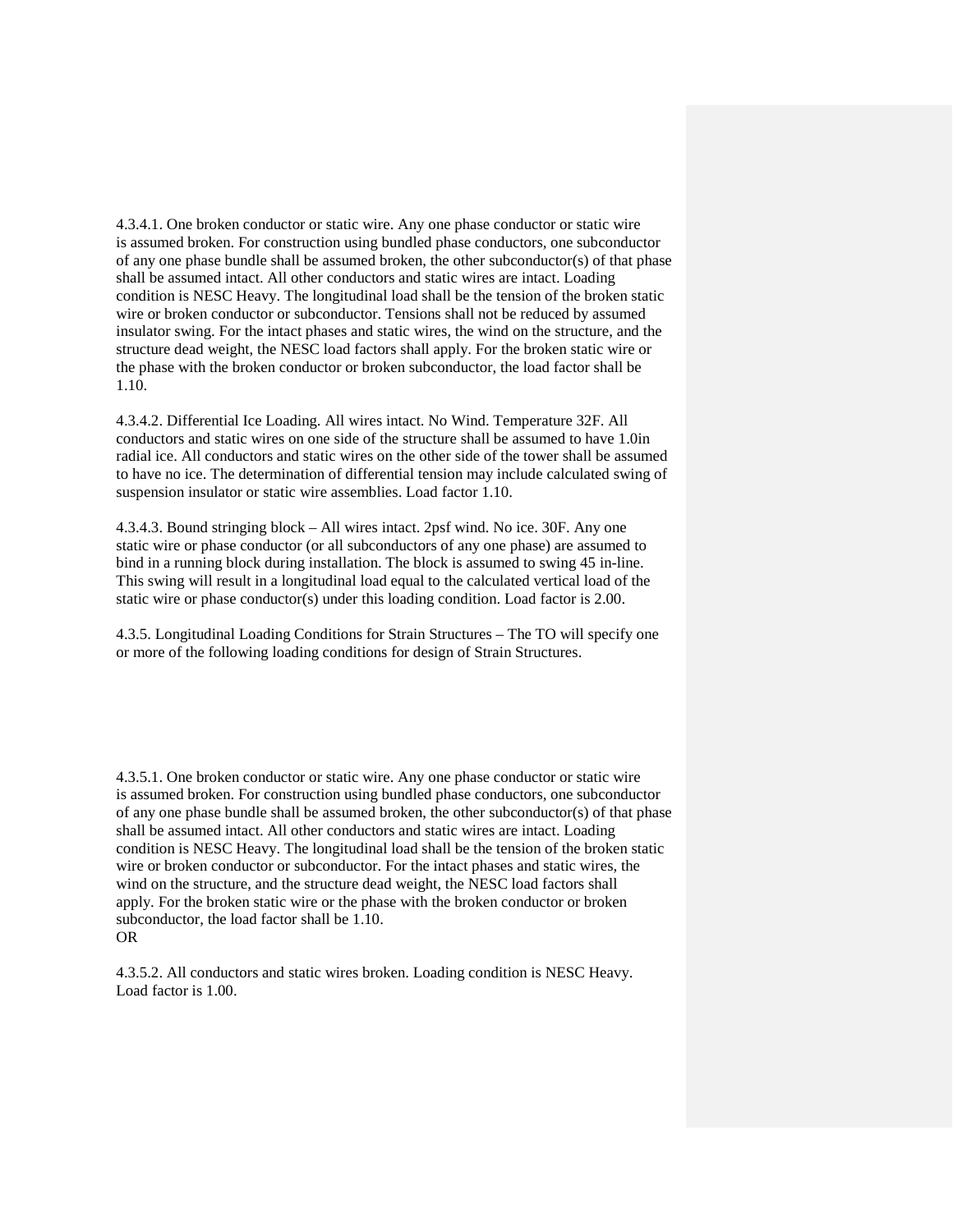4.3.6. Longitudinal Loading Condition for Dead End Structures – All conductors and static wires are to be intact on one side of the structure only. Loading condition is NESC Heavy. Load factors are those specified by NESC.

Section V.A of PJM TSDS Technical Requirements 5/20/2002 Page 5 of 12

4.3.7. Longitudinal Loading Condition for Line Termination Structures – Conductors and static wires are to be intact on one side of the structure only. All loading conditions and load factors set forth by Section 4.3.1, 4.3.2, and 4.3.3 shall apply.

4.3.8. Foundation Loading – The ultimate strength of overturning moment and uplift foundations shall be not less than 1.25 times the design factored load reactions of the structure. The ultimate strength of foundations subjected to primarily to compression load shall be not less than 1.10 times the design factored load reactions of the structure. Overturning moment foundations designed by rotation or pier deflection performance criteria shall use unfactored structure reactions for determination of the foundation performance, but shall use factored reactions for the 1.25 time ultimate strength check.

4.3.9. Personnel Support Loading – Structures shall be designed to support a point load of 350 lb at any point where a construction or maintenance person could stand or otherwise be supported.

#### 5.0 ELECTRICAL DESIGN PARAMETERS

#### 5.1 Right-Of-Way Width

The transmission line is to be designed with adequate right-of-way width to provide access for line maintenance, repair, and vegetation management. as shown in Table 1. These wWidths should be are based upon the listed number of circuits on the right-ofway, proper clearance to the edge of right of way under maximum conductor blow out, audible noise and EMF requirements. For additional circuits, a wider right-of-way should be utilized. Vehicle or other means of access to each structure site is required for both construction and maintenance activities.

### 5.2 Wire to Ground Clearance

The minimum allowed clearance between the lowest transmission line conductor(s) shall meet the required NESC minimum plus a safety envelope of 3 feet. (The safety envelope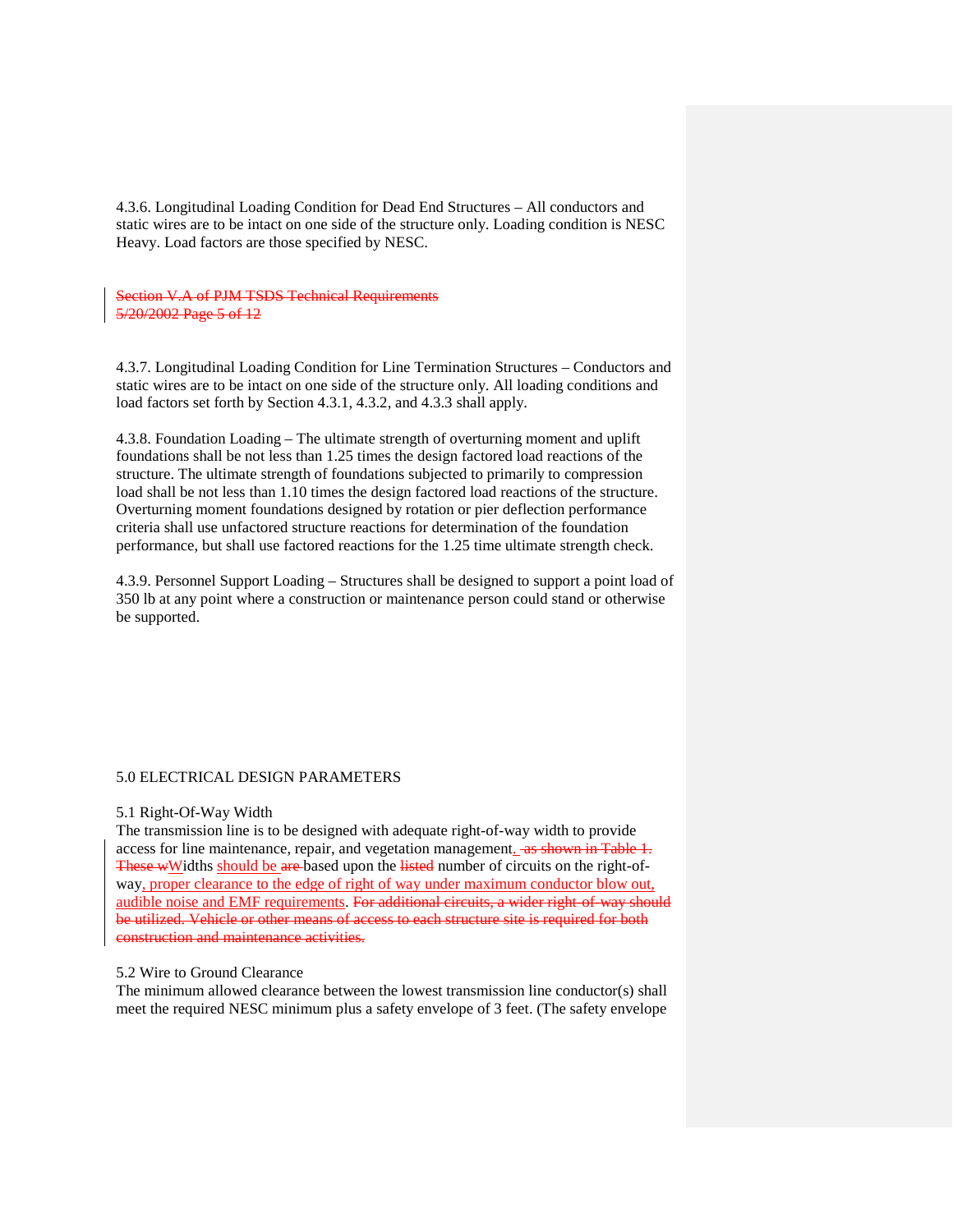is required to allow for sag and clearance uncertainties due to: actual conductor operating temperature, conductor sagging error, ground topography accuracy, plotting accuracy and other sources of error. The inclusion of a safety envelope is considered to be prudent). The NESC minimum shall be calculated with the conductor at maximum operating voltage and the maximum operating temperature or maximum conductor loading. The minimum clearances should take into account the limitation of a 5 mA shock current as given in NESC Rule 232D3c. All areas beneath the line shall be assumed to allow vehicle access beneath the line. For agricultural areas that may utilize farming equipment, additional clearance will be provided to assure public safety and line reliability during the periods of farming and harvesting activities.

## 5.3 Wire to Signs, Structures, etc Under the Wires

The minimum allowed clearance between the lowest transmission line conductor(s) shall meet the required NESC minimum plus a safety envelope of 3 feet. The NESC minimum shall be calculated with the conductor at maximum operating voltage and the maximum operating temperature.

#### 5.4 Wire to Structure Clearances

The minimum clearances between the phase conductors and the supporting tower or pole shall not be less than shown in Table 1. These clearances are to apply for all anticipated conductor positions from an every day condition to a displaced condition due to a 9-psf wind or ice loading. These clearances do not have any adders provided for birds or other animals, but are based upon the switching surge values listed in Table #1.

#### Section V.A of PJM TSDS Technical Requirements 5/20/2002 Page 6 of 12

## 5.5 Wire-to-Wire Clearances

Clearance between the bottom transmission conductor and any lower wire shall meet the required clearance of NESC Rule 233 and 235as a minimum. When the lower wire is a non transmission wire, then the clearance should be at least 10 feet for voltages less than or equal to 230 kV, and 20 feet for voltages above 230 kV. This will allow safe personnel access to the non-transmission conductors. These clearances should be calculated with the transmission conductor at maximum operating temperatures or heavy ice, whichever provides greater conductor sag, and the non-transmission conductor at 0oF. Clearances between transmission conductors should be either the larger of clearances based upon switching surges, or clearances based on the NESC. The per unit switching surges to use for the calculation are shown in Table #1.

Using switching surge values, the method used to determine the actual required clearance is given in section 5 of the EPRI Transmission Line Reference Book 115 kV - 138 kV Compact Line Design. For transmission conductors of different circuits, the clearances should be increased so that any wind induced dynamic conductor movement does not result in any breaker operations and subsequent reduction in transmission circuit reliability.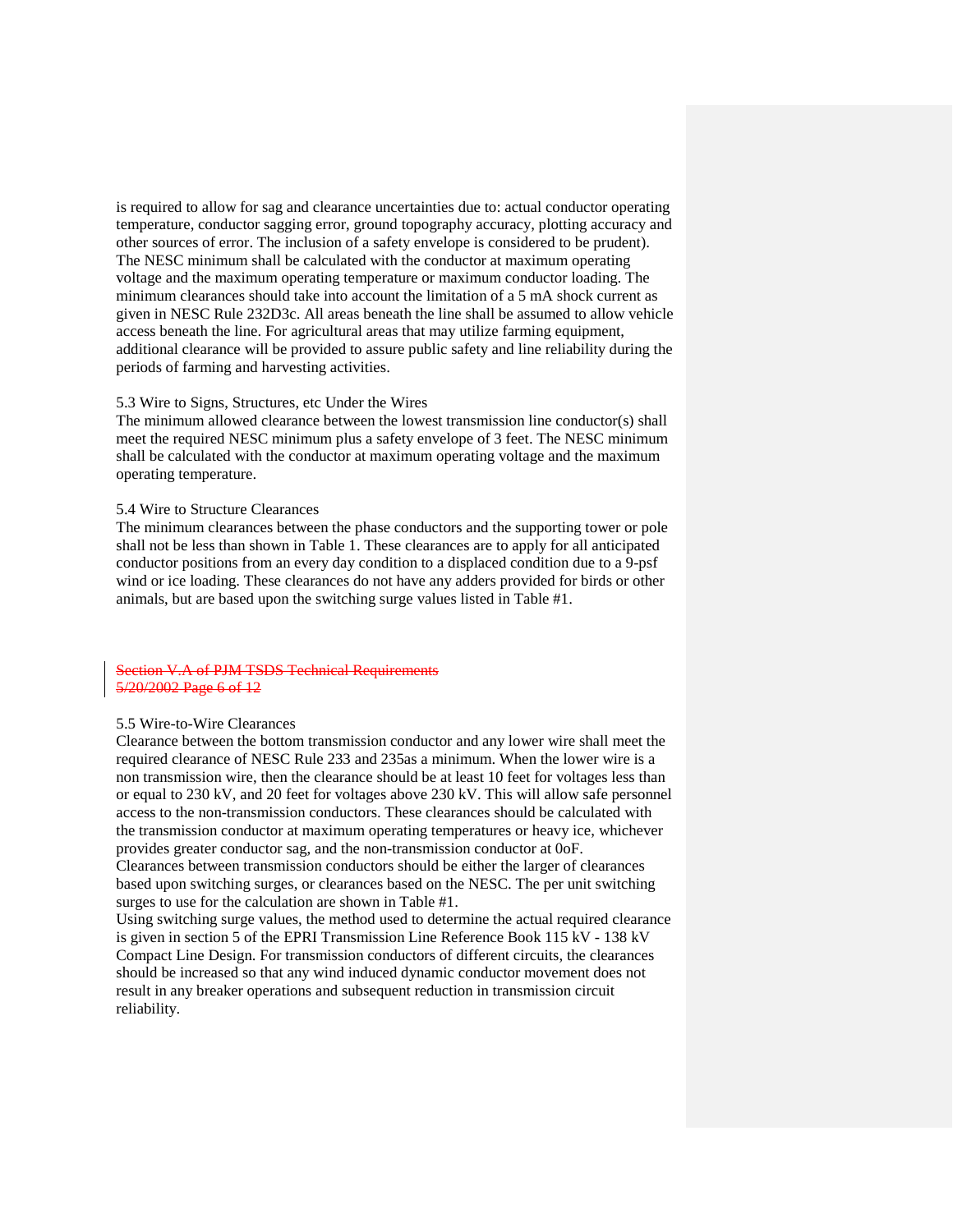#### 5.6 Conductor Operating Temperature and Conductor Sag

The conductor will be assumed to operate at or above the minimum temperature shown below, and at temperatures less than the maximum shown below. While the line conductor may be designed to operate at a lower temperature, the line must be sagged assuming the conductor temperature is at or above the minimum shown. For designed operating temperatures above the minimum shown, and still below the maximum, the line sag and clearances will be calculated for that operating temperature after rounding up to the nearest 10oC. In no case will a conductor operating temperature be allowed above the maximum shown in the table.

Refer to the PJM "Bare Overhead Transmission Conductor Ratings" for the ampacity and temperatures of conductors. Conductor Type Minimum Conductor Operating Temperature for Sagging and Clearance Purposes Maximum Operating Temperature ACAR 100oC 140oC ACSR, ACSS 125oC 180oC

Consult with the local transmission utility for the maximum operating temperature since some companies use slightly different values. Higher values for ACSS conductors may only be used with specific approval from the TO. Studies of the long-term high temperature operation of all conductor-connected hardware must be investigated prior to the request for approval from the local transmission utility.

## 5.7 Insulation Requirements

The insulation system for the transmission line shall have values in excess of the leakage distance, 60 Hz wet, and Critical Impulse flashover specified in Table 1. These values shown are minimum conditions and may need to be increased in specific locations such as coastal environments, industrial smokestack sites, or high altitudes. (BIL values are not included here as they are associated with substation insulation and not transmission line insulation,)

Section V.A of PJM TSDS Technical Requirements 5/20/2002 Page 7 of 12

#### 5.8 Lightning Performance and Grounding

All transmission structures will be individually grounded through a dedicated earth driven grounding system composed of ground rods and / or buried counterpoise. This system is to be measured on each individual structure prior to the installation of any overhead conductors or wires. The maximum acceptable resistance measurement of this grounding system for voltages up to and including 230 kV is 25 Ohms, and 15 ohms for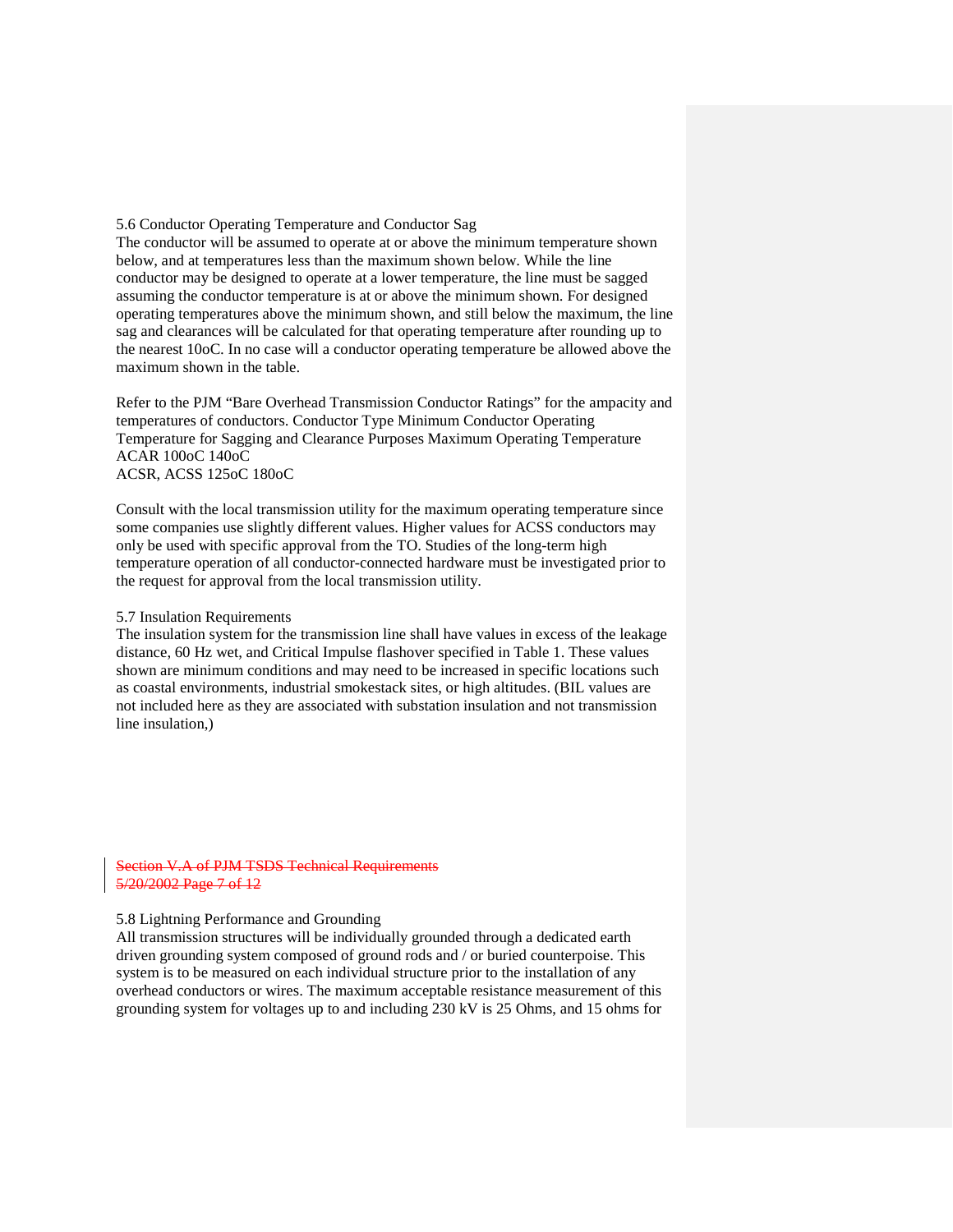voltages 345 kV and greater. The grounding system may include radial counterpoise wires, equipotential rings, or both. The TO must approve all grounding methods, and connections to the grounding system that are below grade. These resistance requirements are to assure acceptable lightning performance on the line as well as provide for the safe grounding of the line by construction and maintenance forces. Individual tower grounding measurements will be allowed to exceed the 25 or 15 Ohms required only if the average value for the 5 adjacent structures along the line is less than the 25 or 15- Ohm restriction.

To assure acceptable lightning performance, a shield wire is required above each transmission line. The number of shield wires and the maximum shielding angles between the shield wire and phase conductor are shown in Table 1. Each new structure design is to be analyzed using the EPRI MULTIFLASH or equivalent software to determine that the line design and actual grounding design provides the required lightning performance shown in Table 1.

In instances where it is very difficult to provide the required lightning performance, the TO may grant permission to utilize a limited application of transmission lines arresters. In no case will chemical ground treatments be allowed to improve structure grounding.

## 5.9 EMF, RFI, TVI, and Audible Noise

The transmission line system is to be designed so that radio and TV interference is just perceptible at the edge of the right-of-way. This is typically the case with radio signal to noise ratios above 20 db, and TV signal to noise ratios above 40 db. The achievement of this level of performance is more of a problem for lines above 230 kV, so a radio frequency survey and investigation should be performed to measure actual radio and TV signal strength and calculate the signal to noise ratio. Audible noise at the edge of the right-of-way should be calculated for the designed transmission line using wet conductor as the design condition. The resultant noise level must not exceed the level limited by the state and local authorities. Typically the limitation is 55dbA during the daylight hours, and 50 dbA at night.

Electric and Magnetic Field (EMF) levels are to be calculated using the EPRI ENVIRO or equivalent software and compared to any state or local limits. Modifications are to be made through phasing, structure height, ground clearance, etc. to assure these limitations are met. If no specific limitations exist, the line should be designed to the level of EMF on and adjacent to the right-of-way. A typical example of such an effort is the appropriate choice of phasing on the right-of-way.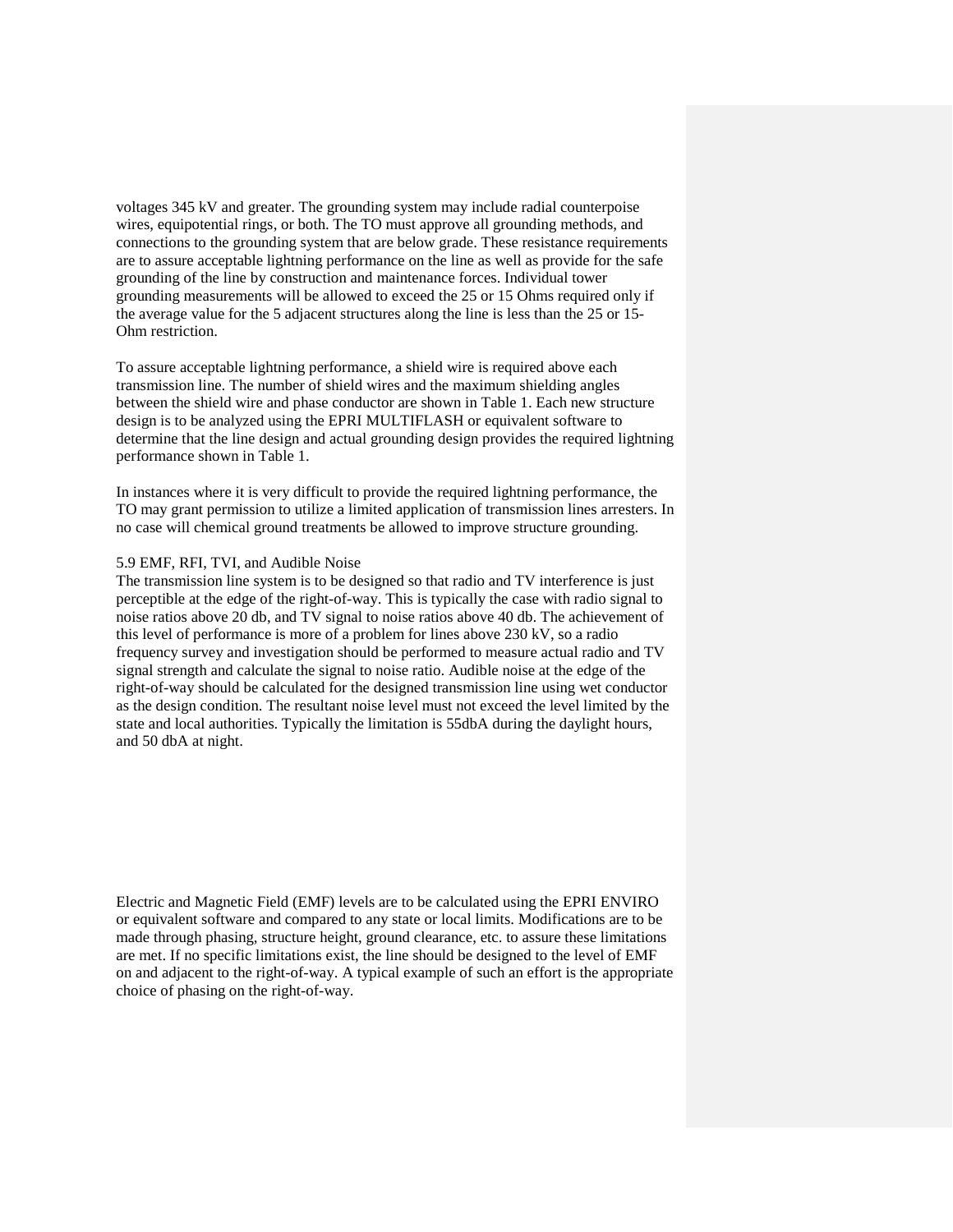## 5.10 Inductive Interference

A study should be done to determine the inductive impact upon other utilities due to the power flow in the new transmission line. The power flow may induce unusual currents and voltages in magnetic and electrical conductors that run parallel to the transmission line. When it is determined that the currents or voltages are being induced in nearby utilities or other facilities, the engineer for the new or modified line being constructed must take the appropriate corrective actions to eliminate or lower the currents or voltages to an acceptable level.

Section V.A of PJM TSDS Technical Requirements 5/20/2002 Page 8 of 12

#### 5.11 Line Transpositions

The transmission line designer may be required to transpose the geometry of a new transmission line if the voltage imbalance exceeds the tolerance of the TO at the substations the line connect s to. If transpositions structures are required, they shall be designed to provide for easy routine maintenance of the structure.

#### 5.12 Line Crossings

Line crossings should be avoided if possible, but when line crossings are unavoidable they should be configured such that the most important circuits to the transmission network are on top. Additionally, crossings must be configured such that a single component failure will not outage more than one other circuit (beyond the circuit with the failed component). This is in accordance with MAAC Criteria.

Section V.A of PJM TSDS Technical Requirements 5/20/2002 Page 9 of 12

6.0 OTHER DESIGN PARAMETERS 6.1

Line Cascade Mitigation

Transmission line failures that cascade beyond the original structural failure must be avoided. To accomplish this, the design of a new or modified line shall incorporate dead